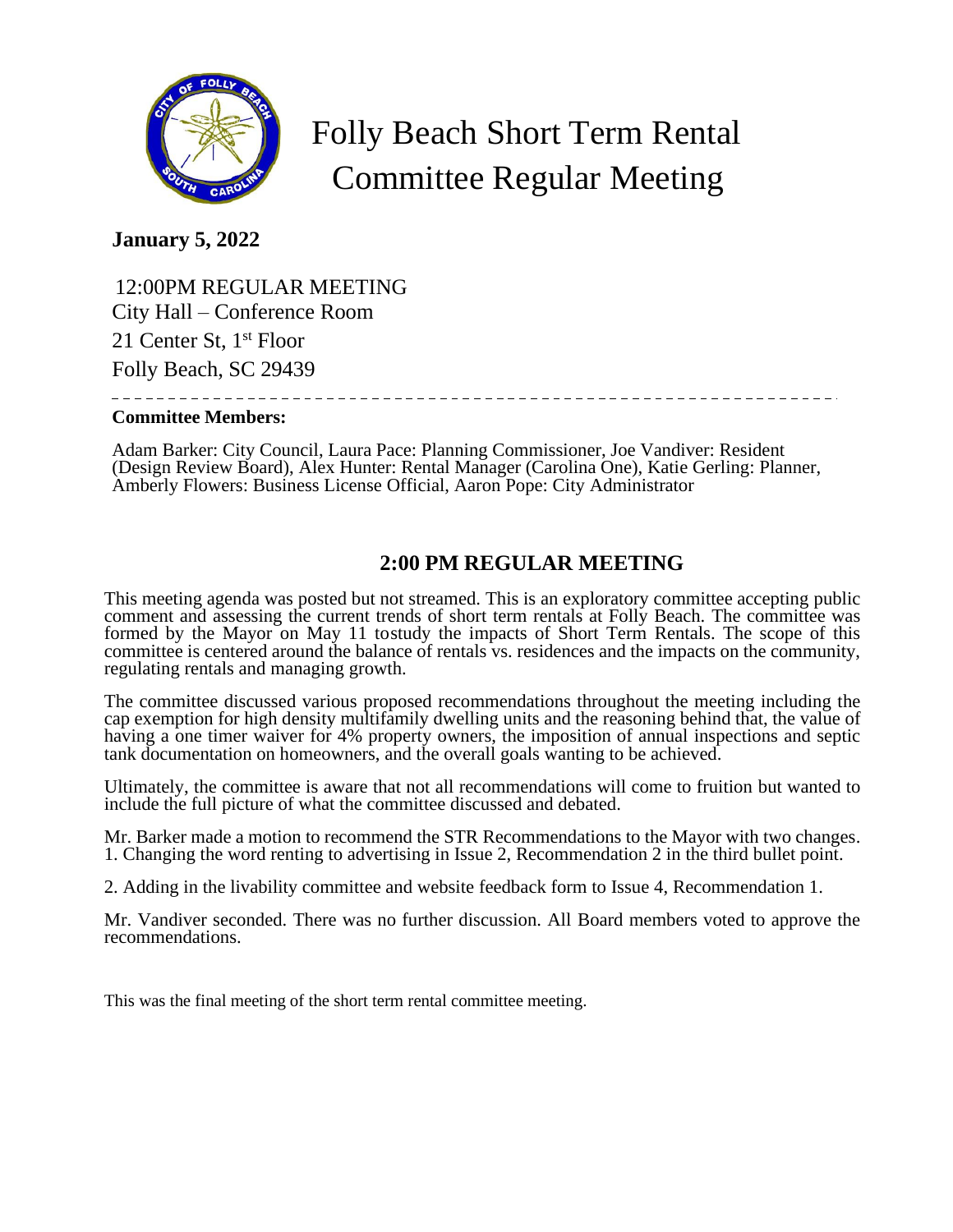

**City of Folly Beach**

Date: January 5<sup>th</sup>, 2022 Topic: Short Term Rental Discussion

Committee Members:

Below are the four main issues identified from discussion in previous meetings. Each issue has multiple recommendations listed below along with policy, reasoning and data supporting each one. There are some information gaps and recommendations that the Committee must fill in through discussion of our upcoming meeting. Below is the format of what Council will see.

### *Issue #1: The number of short term rentals in the City is increasing.*

**Recommendation 1:** The STR committee recommends that the City limit future growth of short term rentals while preserving the right of full time residents (4% owners) to rent their homes. **Policy:** Short term rental of primary residences shall not be capped. Residency shall be established by the prior year property tax bill showing 4% exemption.

**Reasoning:** Currently, the number of primary residences used as rentals is low. However, the committee believes that growth should be allowed in this category. 1) Short term rentals in primary homes have less negative impact than those in secondary homes. 2) Primary residence rentals are limited by duration (less than 72 days a year) and more likely to occur when the owner is on premise. 3) The ability of residents to rent their homes for income to offset taxes, insurance, and other expenses lowers the overall cost of ownership and allows more people the option to live in the City. 4) The conversion of new construction to STR has not occurred at a rapid rate despite no current restrictions.

**Data:** Current percentage of STR primary residences, various white paper articles, #of homes built.

**Recommendation 2:** The STR committee recommends that the City limit future growth of short term rentals while preserving the rights of existing rental uses.

**Policy:** Existing regulations for nonconforming uses will be applied to short term rentals licensed on the date of the ordinance. This includes the right to sell the property to new owners who will be able to obtain licenses.

- Any license that is not renewed within 30 days of expiration or transfer of ownership must be renewed under new limits.
- Any license that is inactive (with no documented short term rental reservations within 12 months or submits documented reasoning (including court order, condemnation letter, probate, etc.) to not allow for the use of that property for more than 12 months) will lapse and must be renewed under new limits. This will require assistance from additional staff.
- Currently, strikes are attached to the business license owner not the property. A new business license starts the strike count over. Sham owners do not wipe the slate clean.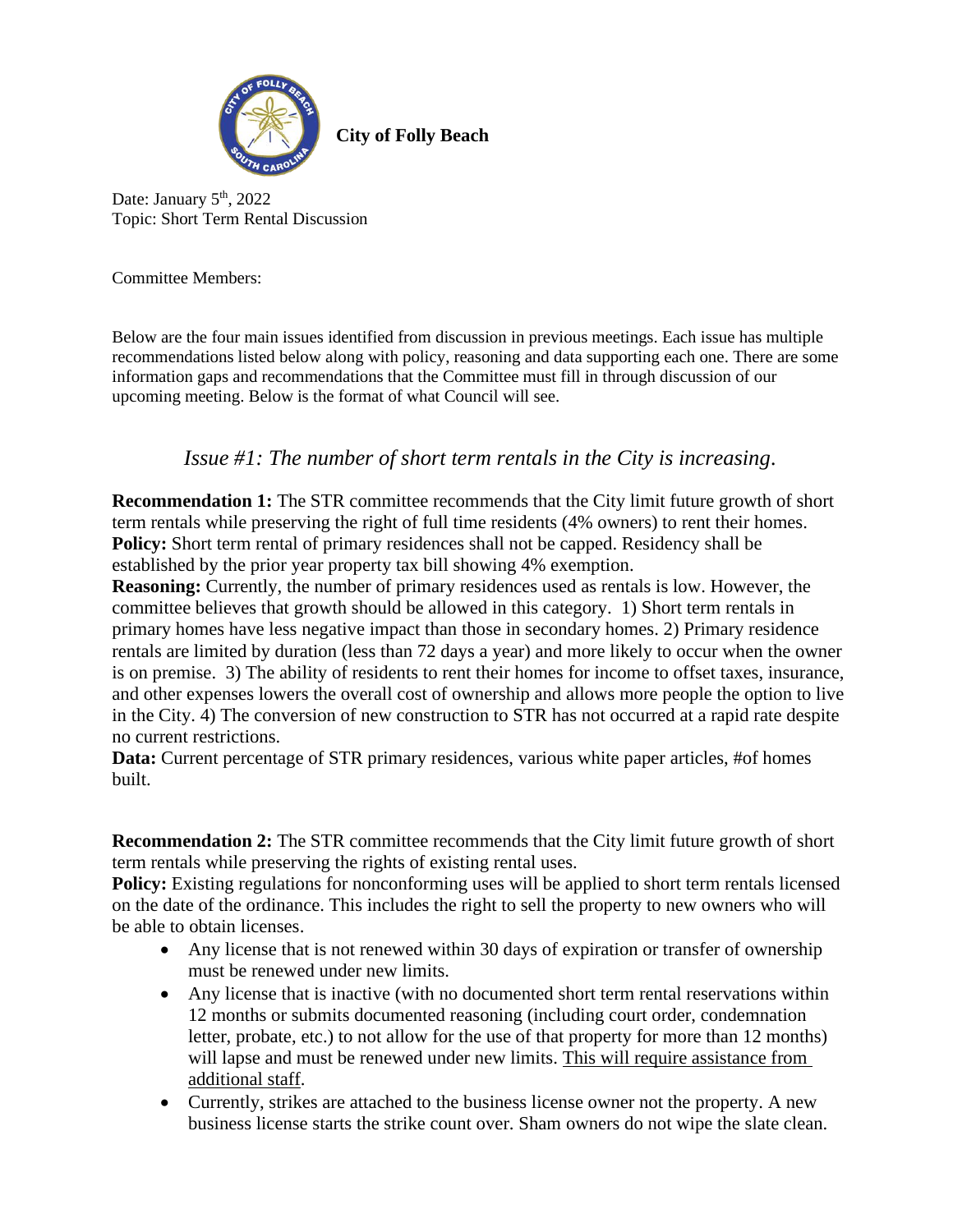• Anyone who is a 4% property owner without a rental license at the time the ordinance passes will have the opportunity to maintain that right via a one-time waiver for new owners to apply for a short term rental license within 30 days of sale of home. This will require assistance from additional staff.

**Reasoning:** Discourage hoarding of licenses but uphold vested rights**.** The City wishes to preserve the right to sell their property to whomever and not impact property values based on available short term rental licenses.

**Data:** Nonconforming use codes from Folly's ordinance, other model ordinances.

**Recommendation 3:** The STR committee recommends that the City limit future growth but not hinder various property types from procuring a short term rental license by allowing high density multifamily units (structures with 6 units or more) to not be included in a cap.

**Policy:** Short term rentals in a property used as multifamily will not be subject to a cap with proof of legal ownership at the address.

**Reasoning:** Many condos do not allow STRs, or they are already almost fully run as short term rentals. They are also controlled by HOA and that should/can be a building by building decision Having these entire buildings become short term rentals would not impact quality of life as they are either off island or within the commercial districts. New multifamily dwellings are not allowed per zoning ordinance. By exempting these properties from the cap, it allows the City to set a realistic number for a cap.

Data: License registration data, Parcel data, HomeCompliance maps

**Recommendation 4:** The STR committee recommends that the City limit future growth by implementing a cap on the total amount of STR licenses for 6% properties in Folly Beach. **Policy:** The target total number of renters on the island is X as a set number is easiest for enforcement. This will require assistance from additional staff. Options:

- 1. Freeze all issuance of new licenses and eliminate licenses through attrition to a set number of allowable licenses (ex: 750).
- 2. Exempt 4% owners, existing license holders and 6% multifamily dwelling units (recommendations 1-3 above) and set a low cap of licenses (ex: 200 non-exempt licenses). Currently ~1780 licenses are exempt under this proposal.
- 3. Exempt only existing license holders and set a higher cap of licenses (ex: 500 nonexempt licenses).

**Reasoning:** Control growth and maintain a diverse and vibrant community to foster full time residency.

**Data:** County tax assessor and business license fee annual data; Case studies on home values and selling homes under STR cap.

*Issue #2: Fees charged for short term rentals do not provide enough support to City resources based on the demand brought by the STR population.*

**Recommendation 1:** The STR committee recommends that the City increase the fees associated with Short Term Rentals.

**Policy:** New application fee for ALL property is \$500 annually- this is in line with other communities which do not differentiate with 4% and 6% owners. In 2023, after standardization is complete, an evaluation should be conducted to increase the base fee.

**Reasoning:** Business license fees/rates cannot be adjusted this year due to state standardization of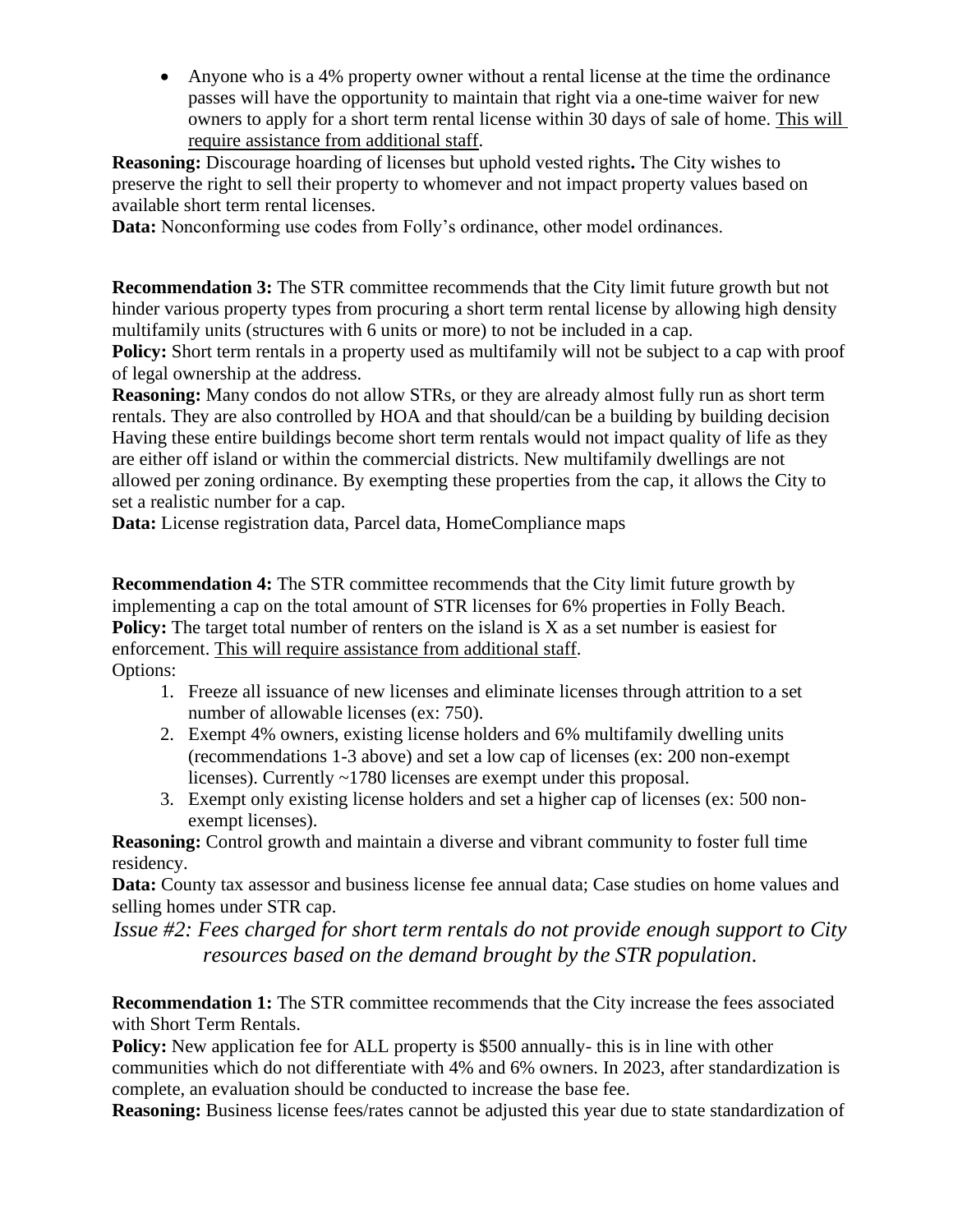business licenses. Thus, an additional application fee will be implemented. These fees are absorbed by the renters, not residents or owners. The new application fee can then be used of fund infrastructure (sidewalks, parks and ped paths), services (public safety, sanitation), and staff (full time dedicated rental staff). These fees could also be used to subsidize long term rentals and affordable housing with some zoning law changes at the City level to encourage this development. Fee would also be used to support more personnel for enforcement of either civil noise violations or for rental management in general. Another option is to set up a dedicated fund for public improvements that serve tourism. Long term rentals would not be impacted as this is a separate application.

**Data:** Fee schedules from surrounding and similar municipalities.

**Recommendation 2**: The STR Committee recommends increasing the fines and immediacy of fines when there is a rental strike.

**Policy**:

- Change the STR ordinance to state that fines are implemented on the second strike rather than two warnings.
	- 1. Warning
	- 2. \$500
	- 3. \$500
	- 4. Hearing
- Add if local agents cannot appear on site or respond to emergency within two hours of emergency, then that constitutes a strike.
- Add if renting for less than 3 nights, then that constitutes a rental strike (refer to Issue 3, Recommendation 5).
- Add dogs at large to constitute a rental strike.
- This will require assistance from additional staff.

**Reasoning**: Strikes happen so rarely that two warnings is not needed and impacts of strikes should be more immediate to discourage strikes from being obtained.

**Data**: Strikes written, noise complaint reports

**Recommendation 3**: The STR Committee recommends adding City staff for short term rental related issues.

**Policy**: Hire two additional staff (1 administration and 1 code enforcement) to administer the short term rental ordinance and related tasks.

**Reasoning**: Short term rentals are a growing concern on the island, and it takes staff personnel to administer a successful program including consistent and timely enforcement and faster application issuance and compliance.

**Data**: Fees, workload, rental license applications

*Issue #3: Short term rentals cause an unwanted atmosphere on the island for full time residents.*

**Recommendation 1:** The STR committee recommends that the City require clearly marked parking spaces on site for rental properties upon issuance or renewal of license.

**Policy:** All required parking spaces must be delineated on the property with a minimum of front stop bumpers or City approved method. Number of spaces is determined by bedroom count. If a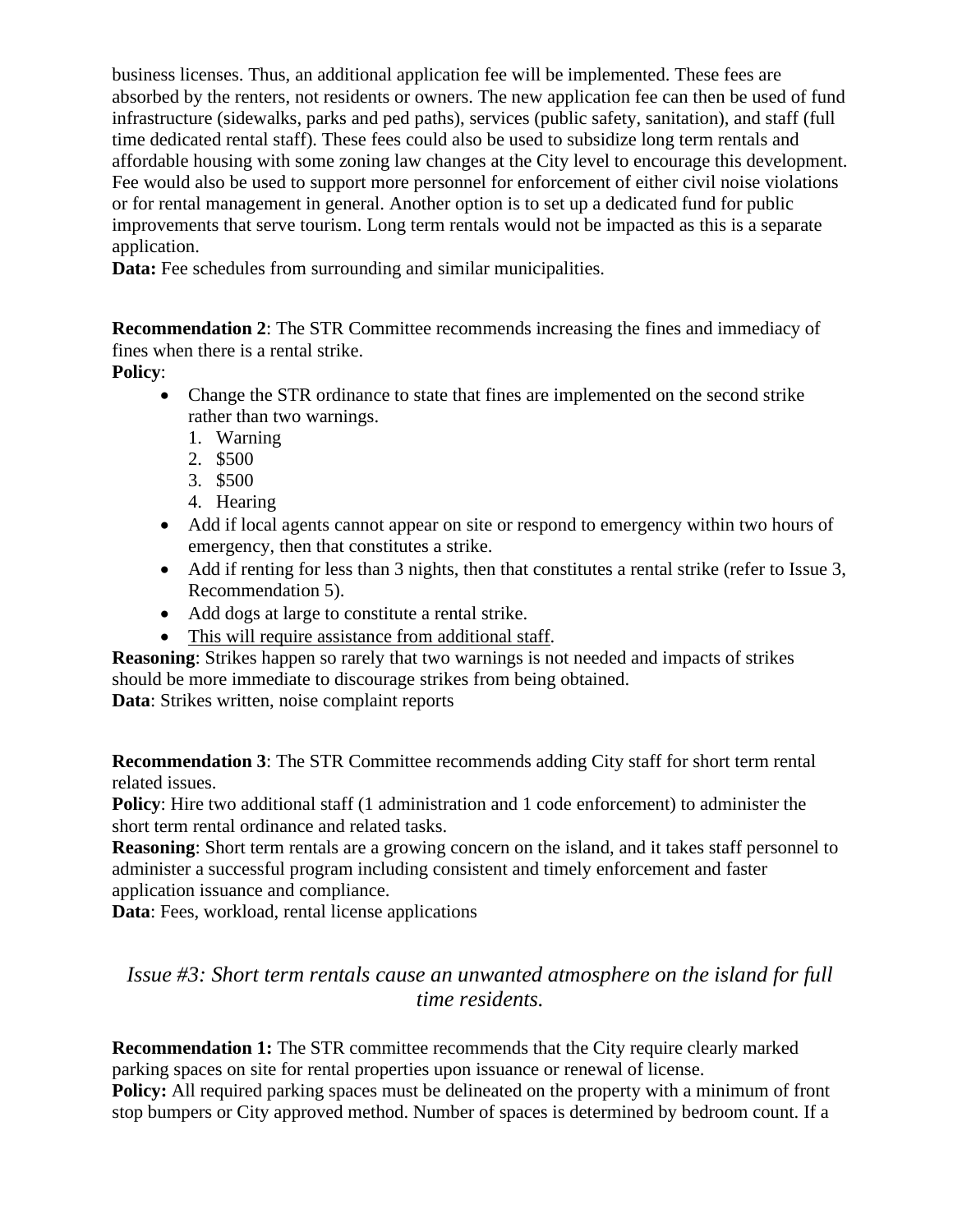license cannot meet this requirement, it has an option to present an alternate parking plan to the Building Official for approval with reasoning. If a property does not have the required spots or approved plan, then no business license will be issued.

**Reasoning:** Increase safety and aesthetics on the island.

**Data:** Anecdotal evidence and accounts from full time residents stating cars are illegally parking on ROW; parking tickets

**Recommendation 2:** The STR committee recommends that the City use a more robust verification of local agents.

**Policy:** Require properties be managed by someone with a SC property managers license and an office located within 20 miles of Folly Beach.

**Reasoning:** This will limit the number of poorly run rentals by 4% property owners who only rent during high season and reduce the number of nonlocals from violating the short term rental ordinances. Local agents are invested in the community.

**Data:** Public safety call log and emergency response times

**Recommendation 3:** The STR committee recommends that the City utilize a notification more flexible and quicker than certified letters via mail.

**Policy:** The City will use email or an automated response to the local contact when a violation occurs, a process similar to what Turtle Patrol utilizes. This will require assistance from additional staff.

**Reasoning:** The renters are already gone by the time the notice is received and owners/agents cannot correct the issue in a timely manner.

**Data:** Rental strike letters, feedback from property management companies

**Recommendation 4:** The STR committee recommends that the City make the noise ordinance easier to enforce.

**Policy:** 

- Installation and maintenance of noise monitoring software in rentals at owners' expense with at least one noise violation.
- Change a noise violation from a criminal to civil violation (taking away jail time) and make it a true code enforcement issue which will allow enforcement by code officers versus law officers.

**Reasoning:** Strikes are historically difficult to get, and full time residents are growing frustrated that noise violations are not being cited and therefore a strike is not issued. This will reduce the complaints, make enforcement easier and encourage a more desirable atmosphere. Increases efficiency of resources and frees up law enforcement officers.

**Data:** Noise complaint reports, anecdotal evidence from Public Safety.

**Recommendation 5:** The STR committee recommends restricting the numbers of nights a rental can advertise.

**Policy:** Make a minimum 3 night requirement per rental reservation.

**Reasoning:** This will reduce the strain on city resources by having less turnover in rentals, limiting the number of renters, and eliminating certain clientele and quick trips, similar to day trippers.

Data: Articles on short term rental impacts and nuisance rentals.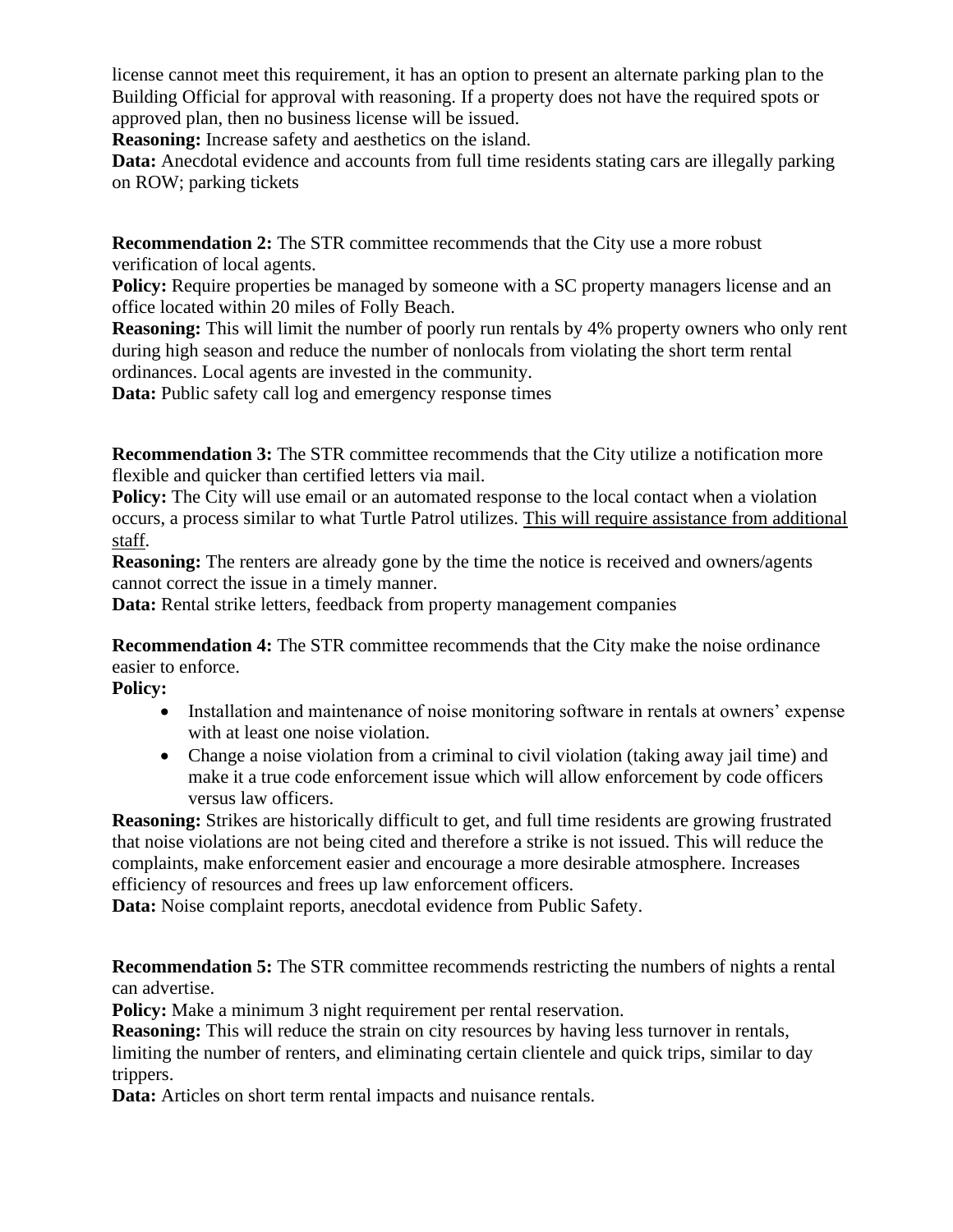**Recommendation 6**: The STR Committee recommends adding the requirement that a building have a Certificate of Occupancy, or it is a habitable dwelling before a short-term rental business license is issued.

**Policy**: Require a CO be issued or proof that a dwelling is habitable before a license is issued. If a building has an active building permit the date of the ordinance passing, then they have 18 months from permit issuance date to obtain a CO and apply for a license. If they do not meet the deadline, then they fall under the cap limits.

**Reasoning**: This will reduce the speculative building of STRs or people trying to rush to get a short term rental license and increase safety on the island.

**Data**: Building code

**Recommendation 7**: The STR Committee recommends adding the requirement that an annual third party inspection be completed for STRs to verify the property meets the 2018 Property Maintenance Code.

**Policy**: Require an inspection report completed within last 12 months to be submitted with a STR application. This will require assistance from additional staff.

**Reasoning**: The Property Maintenance Code covers life safety aspects of a building and would reduce the likelihood structural collapse and personal injury. There are different standards for new construction and existing buildings.

**Data**: Recent porch collapse and railing failures, Building code

**Recommendation 8**: The STR Committee recommends adding the requirement of septic tank capacity documentation must be provided as part of the STR permit application.

**Policy**: Provide a copy of a valid septic permit showing 120 GPD of capacity per bedroom to be rented. If no septic permit is available, certification from a licensed septic installer demonstration 120 GPD of capacity per bedroom to be rented shall also meet this requirement.

**Reasoning**: Existing septic systems can have detrimental effects on the environment if not maintained correctly. Many systems are old and short term rentals potentially have an increased load.

**Data**: Existing failed septic systems

*Issue #4: Short term rentals regulations are confusing and hard to find.*

**Recommendation 1:** The STR Committee recommends developing a robust communications plan addressing all stakeholders to provide information on short term rentals.

**Policy:** This could include a dedicated page on the website, a robust communication plan addressing all stakeholders to educate them on existing ordinances (STR and Noise) via the Sandspur and Folly Current, insert educational material into tax bills, how enforcement works with Public Safety, utilize TVPC to market beach as a family beach, and what tools they can appeal to Council for a Rezoning under a neighborhood preservation zoning overlay. **Reasoning:** Many stakeholders find the rules confusing or difficult to navigate. The City also wishes to be as transparent and helpful as possible.

**Data:** Anecdotal evidence

Please let me know if you have any questions about this data. You can email me at or call my cell at 843-